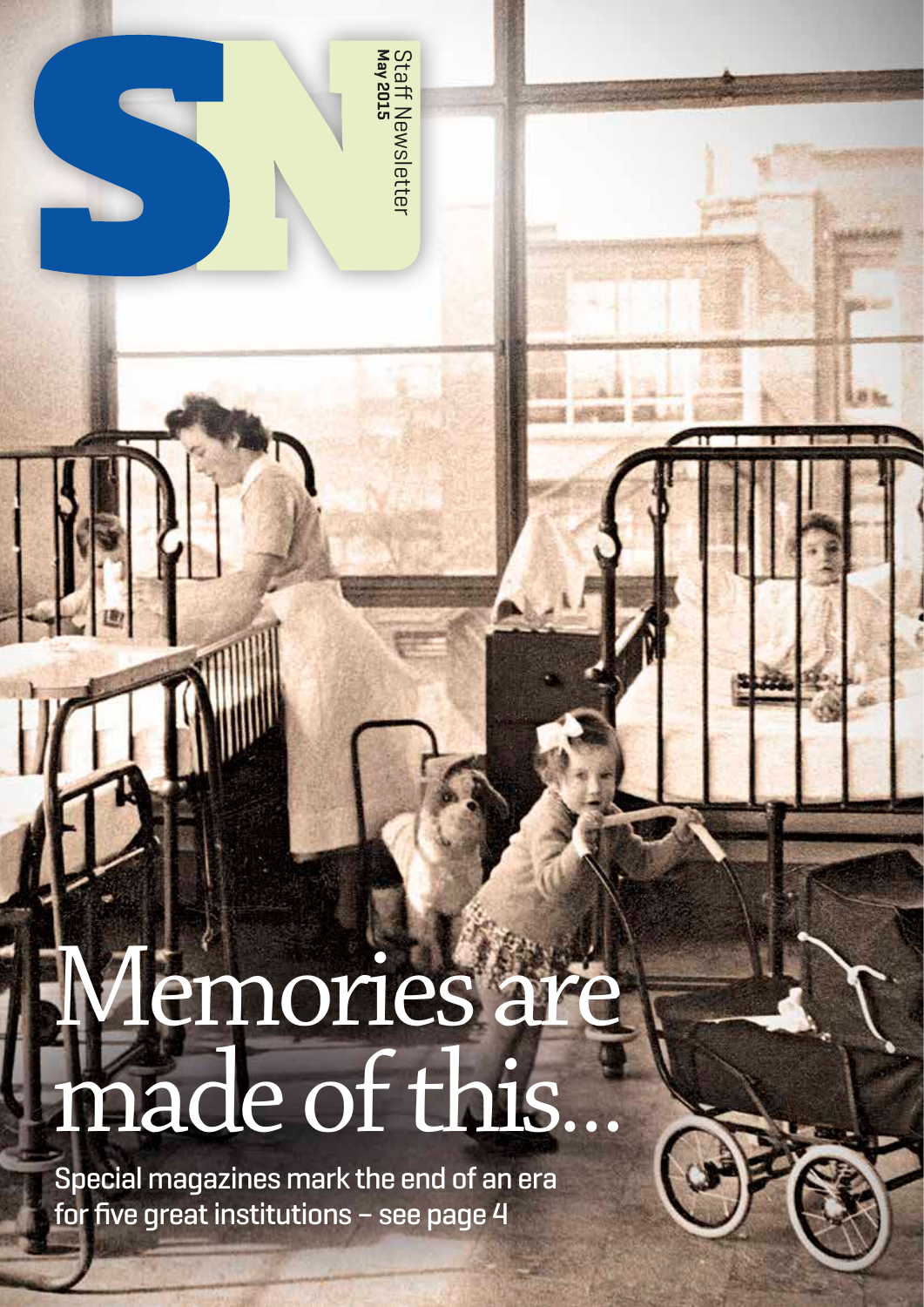# D-day has arrived!

The greatest NHS hospital migration programme ever attempted in Scotland is under way... and many of you will be right in the heart of it. The planning for this huge exercise has been as meticulous as it has been daunting.

Over the next few weeks, staff, services and patients will migrate from existing sites to the new South Glasgow hospitals campus – and in some cases, to other existing NHSGGC acute sites in the city.

The logistics involved in this mass migration are almost as awesome as the challenge to build the new hospitals on the Southern General Hospital campus while the old hospital continued to function!

Now – after so many years in the planning and a few years in the building – we are ready to move in and be part of a new modern era of acute care provision to the people of Greater Glasgow and Clyde and beyond.

#### STAFF UPDATE BY ANNE MACPHERSON, WORKFORCE DIRECTOR

# We're now on the move!

THIS is a very exciting time as we move staff and patients into the new South Glasgow hospitals. The migration began on 24 April with the Southern General move.

 $\mathbb{R}^\mathbb{K}$  On The Move

Simultaneously, our new office accommodation was handed over and our key admin support staff and clinical staff will be moving into the office accommodation on a gradual basis as the main hospital site moves continue through May and June.

A significant number of our facilities staff, including domestics, porters and catering staff, have already moved into the new hospitals to support the migration period.

I would personally like to thank all the staff and suppliers of equipment who have made our transition into the hospitals as smooth as possible, which has provided our clinical staff with opportunities to focus on patient moves in the coming weeks.

All of our staff who are moving from April to June have received correspondence that clearly indicates where they will be located on the new site. Our focus is now on staff who have been affected by the decommissioning of the sites who will be required to be found alternative accommodation in autumn this year. These are key

Office accommodation



support staff who will not be based on the site, but will be required to be located elsewhere within NHS Greater Glasgow and Clyde.

I have issued a letter to all in-scope staff providing additional information regarding transport and parking arrangements on the site. More detailed information regarding the new transport arrangements are

available on StaffNet or through the transport team. During the physical migration

of sites, we have worked with our Bank colleagues to ensure that we have sufficient additional

resources to support the teams sending patients across and the teams receiving patients in their new accommodation.

I would like to thank all our Bank staff and temporary staff who have made it possible with their flexibility.

Our orientation programme has now concluded for the new hospitals and a similar arrangement of drop-in sessions was available for the office accommodation. Our final stage of orientation will be for the new Teaching & Learning Centre which will formally open in July of 2015.

Along with the DVD and orientation programme, there is a staff information booklet that is available on StaffNet for all staff who are affected by the change.

This booklet gives very useful information, not only in terms of more detailed information regarding health & safety and fire, but also practical information to support staff at work.

The majority of our staff who have moved into the new builds will have moved on existing, or similar, work patterns. However, as we continue to focus in on our sustainability and 24/7 working, senior managers and staffside colleagues will work together with staff to continually develop different working arrangements to suit our patients' needs as we become more familiar with the activity through the new hospitals.

We are currently working with payroll colleagues to ensure that, along with the migration of staff and the Acute Services Review, everyone will be realigned to the appropriate codes, to ensure that transition across sites and to working in new teams will be as seamless as possible.

**>>** For more information, click on the On The Move button on the front page of StaffNet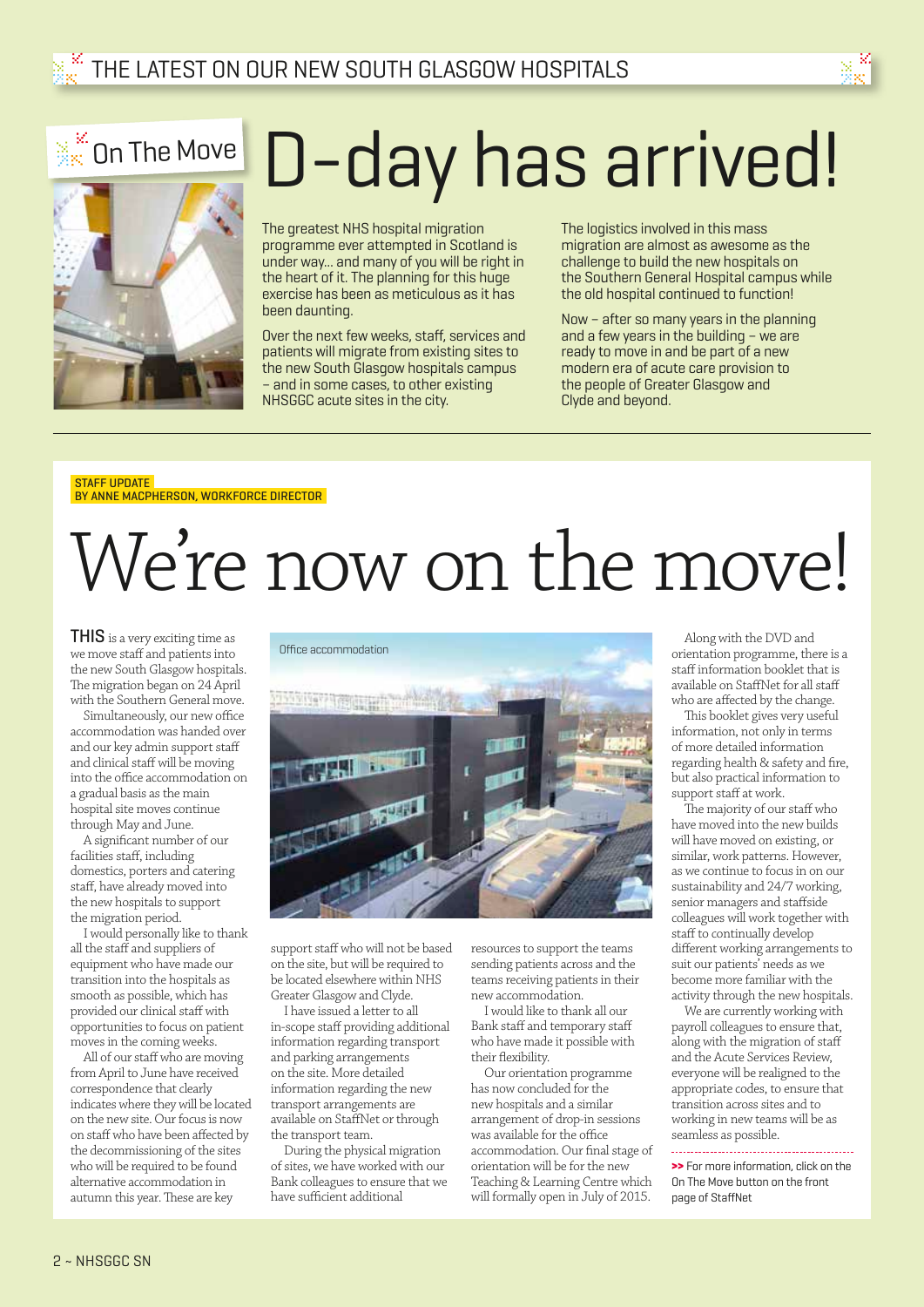#### HOSPITAL RESTAURANT

# New restaurant gets the thumbs up

**THE** new restaurant, with its commanding views of the new South Glasgow University Hospital site, has already attracted an appreciative clientele, with praise for the decor and menu choice.

It is situated on the first floor of the hospital, is open between 8am and 5pm, and can accommodate 500 diners.

Charge nurse Sylvia Trotter likes the look of the new restaurant: "It's lovely and you have such a great view of the new buildings while you are having your meal."

Staff nurse Jacqueline McCalman added: "There is a nice atmosphere and it's good to mix with other staff. There's also quite a buzz about the place." Helen Ross, a waiting list co-ordinator for referral management, added: "The restaurant is lovely and bright and I like the variety of the menu."



Above: Enjoying lunch in the new restaurant are (clockwise from left) Mary Morrison, senior charge nurse; Anne McInally, senior staff nurse; Mary McLaughlin, staff nurse; Patricia Campbell, staff nurse; Jacqueline McCalman, staff nurse; and Sylvia Trotter, charge nurse

# Dedicated travel information to SGUH

STAFF and patient transport and parking remains high on the agenda as the migration to the new South Glasgow hospitals gets under way.

To assist staff to plan their journey to the new South Glasgow hospitals campus, a new dedicated section is now available on the Traveline Scotland website – www.travelinescotland.com

Staff will be able to plan their journeys using the website, a dedicated free Traveline Scotland app, or the 24/7 call centre, tel: 0871 200 22 33.

New public transport services to the hospitals are also being updated as services increase.

First Glasgow has announced a new direct link to the hospitals from the city centre. The 77 service timetable has been designed to reflect hospital visiting times and shift patterns.

Operating seven days a week, buses will run from the city centre at 5.20am on weekdays and from 5.50am at the weekends, with buses returning from the hospitals up until 10.48pm daily.

McGill's F1 SouthernFlyer will operate from the city centre to the hospitals seven days a



week and run every 10 minutes from 5.40am until midnight.

The X1 is a new service from Stagecoach, connecting the new hospitals to the city centre via Govan and Pacific Quay. It will run up to every 10 minutes from early morning to late at night, seven days a week. Further information can be found on the StaffNet site under the On The Move – Travel and Transport section.

The following companies have also intimated new or enhanced routes as follows:

- First Glasgow Service 90 and Services 3 & 34
- McGill's Services 7, 21, 23 & 26

• The shuttle service will run between the Victoria Infirmary to the new hospitals

Monday to Friday.

The times of all existing shuttle bus services are currently available on StaffNet.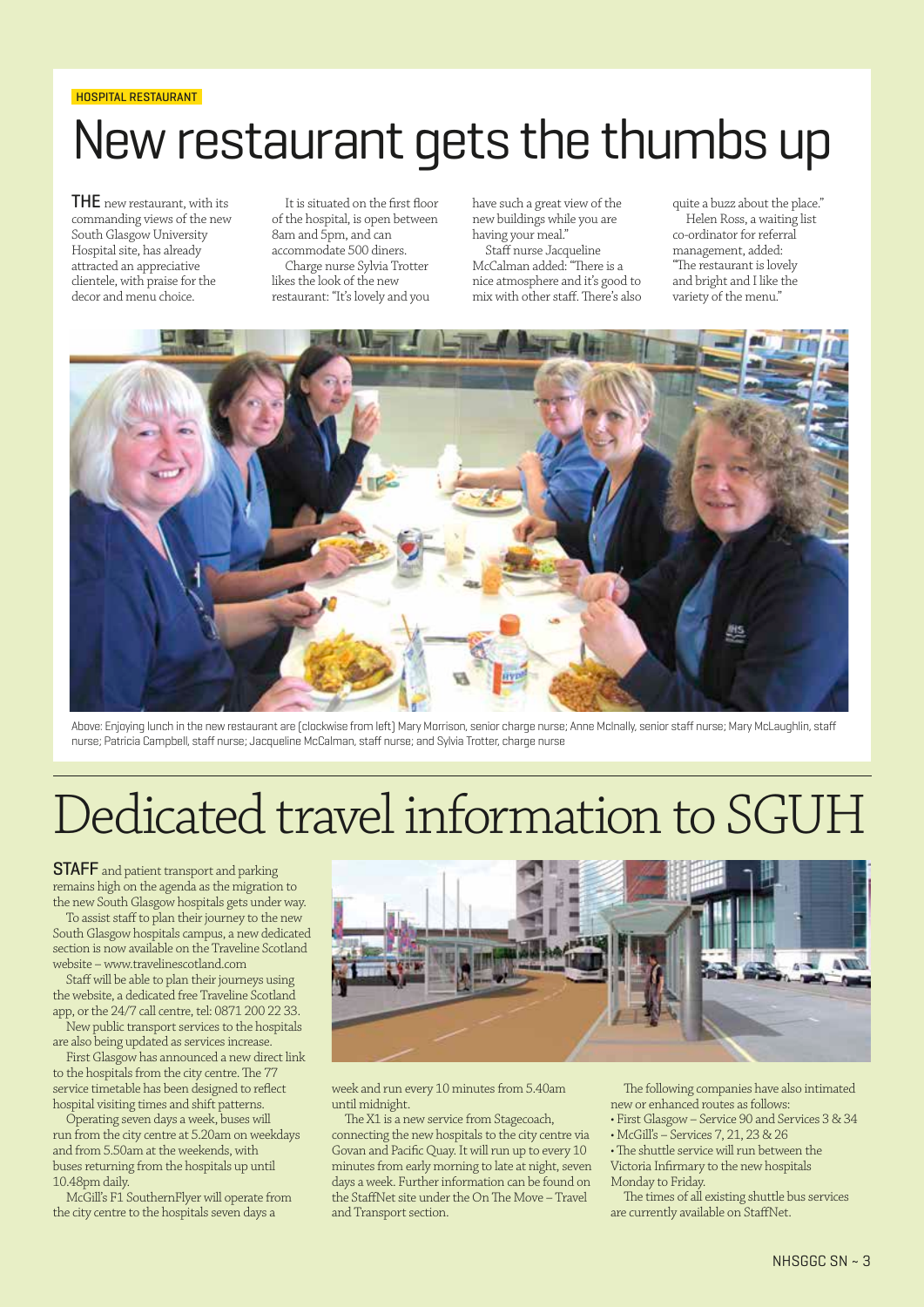

SPECIAL PUBLICATIONS

# Stroll down memory lane

### Commemorative magazines to mark the end of an era for great hospital institutions

OVER the years, dating as far back as 1874, Glaswegians have been well served by the renowned Western Infirmary, Victoria Infirmary, Southern General, Mansionhouse Unit, and the Royal Hospital for Sick Children at Yorkhill.

These buildings – and the staff who worked in them – have been at the centre of a rich social history reflecting the growth and development of this great city and its people.

The staff in these hospitals were in the vanguard of pioneering medicine and this proud legacy to Glasgow has now been captured in a series of four commemorative brochures.

The much anticipated social history "coffee

table" magazines will be printed and delivered to staff on each of the five sites during May.

They are wonderful publications featuring fantastic archive photography and documented history and landmark moments.

They will be distributed by local facilities teams to staff on each of the sites that are due to close over the coming weeks.

We have printed enough copies to match the total workforce on each of the sites and have allowed a few extra to cope with an expected high demand.

Each site will only be distributed with the edition that relates to that site, but the suite of all

four publications can be accessed online within the NHSGGC website.

These highly desirable publications feature rich archive materials from a variety of sources, including our own NHS archive, the *Herald* and *Times* photographic library and the archives of Caledonian University. This was an in-house publication researched and designed by our in-house communications team.

Endowment funds paid for the printing and some additional photography.

**>>** For more information, visit: www.nhsggc.org.uk/history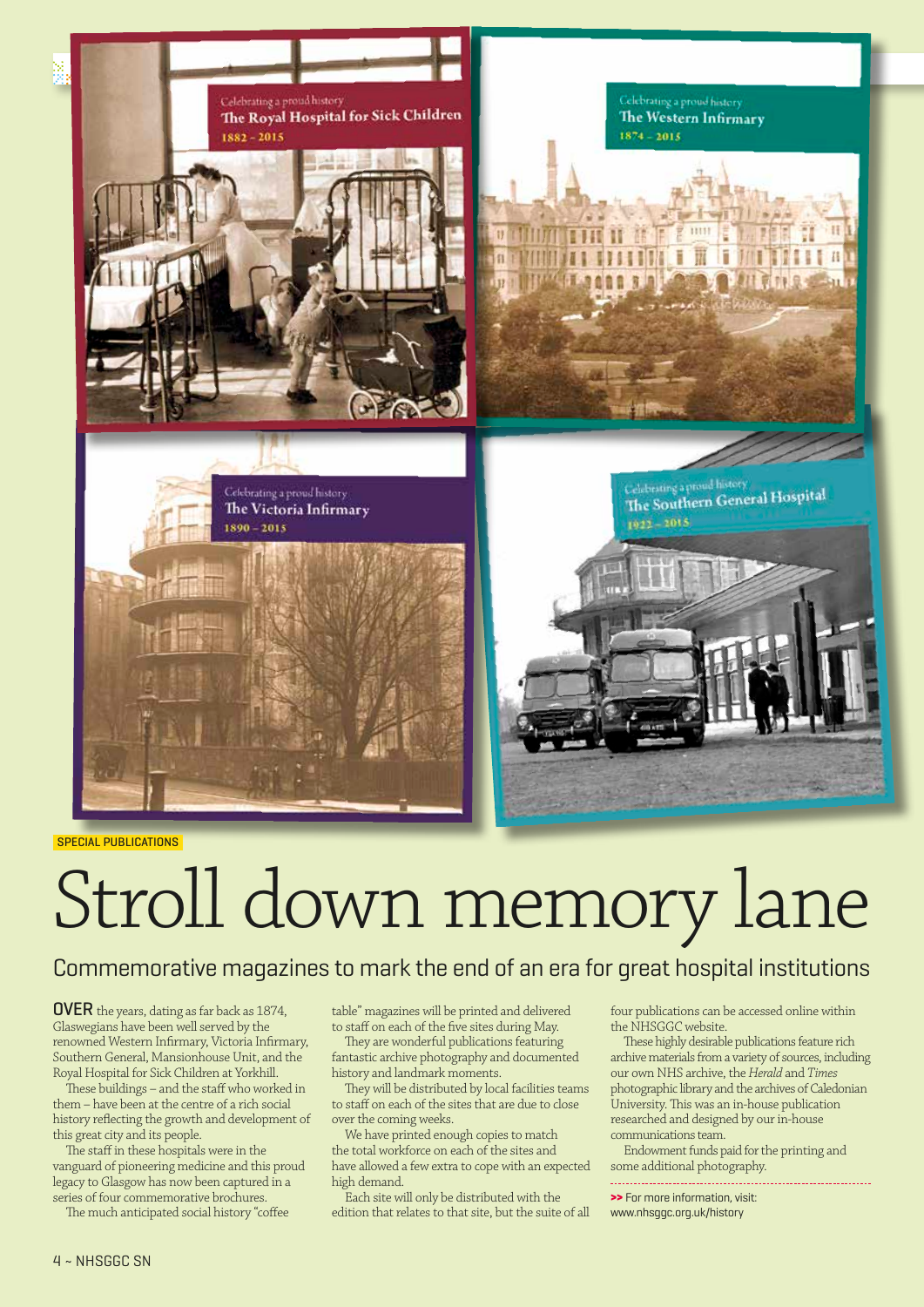

# Royal Mail leaflet drop

AN eight-page leaflet is being delivered to every household in Greater Glasgow and Clyde by Royal Mail during the week starting 11 May.

The leaflet sets out the changes to acute hospital services as a result of the opening of the new South Glasgow University Hospital and the new Royal Hospital for Sick Children.

It's a massive mail drop – more than 561,000 households!

It is essential everyone is clear about where they should go after the reconfiguration of acute

services for unscheduled care in particular. Knowing how and

when to use a Minor Injury Unit and which Emergency Department to use is covered in this leaflet.

Look out for your own copy if you live in the Health Board area and make sure your friends and family know to look out for their copy too.

**>>** For more information, visit: www.nhsggc.org.uk/ nsghc



## Retailers open for business

THERE will be a number of quality retailers located on the ground floor within the main atrium of the new South Glasgow University Hospital. These will serve staff, patients and visitors. Staff will be familiar with the brands of Marks & Spencer and WH Smith, but perhaps new to most of us will be the appearance of Souped Up & Juiced (an exciting takeaway concept) and Campden Food Co. (which specialises in freshly made wholesome foods such as porridge, wraps, salads, Fairtrade chocolate and freshly made muffins). There will also be cash machines.



From left: the impressive stained glass windows in the Western Infirmary Chapel; Reverend Keith Saunders; Marjorie Murray in uniform when she qualified in 1973

# Special ceremony to mark closure of the Western Infirmary Chapel

ONE of the most poignant ceremonies in the history of the Western Infirmary Chapel (Alexander Elder Memorial Chapel) is taking place on 21 May at 6pm, to mark its closure and celebrate its history.

The ceremony is open to staff past and present, and also heralds the retirement of the chapel's first and last whole-time chaplain, the Reverend Keith Saunders, after 16 years.

Keith gained his Bachelor of Divinity degree/post graduate Certificate in Pastoral Studies at Edinburgh University, and has an MSc degree in Advanced Practice in Palliative Care from

Napier University, Edinburgh. For the last 16 years, he was chaplain to Gartnavel General, Drumchapel and the Glasgow Homeopathic Hospitals, the former Blawarthill Hospital and the Beatson West of Scotland Cancer Centre – as well as the Western.

He said: "I have always liked being involved with people. I feel this is something that I do best and it has been a privilege meeting and helping staff and patients over the years under many different circumstances.

"Some of the happiest have been conducting weddings of staff and patients, including a country

and western-themed ceremony!"

Among those attending the ceremony will be Marjorie Murray, a retired nurse specialist who trained at the Western School of Nursing, and Professor Anna Dominiczak, University of Glasgow Regius Professor of Medicine and Vice Principal and Head of The College of Medical, Veterinary and Life Sciences.

Another guest will be Donald Blair, nephew of Lieutenant Donald Mackintosh VC, who has two beautiful stained glass windows dedicated to him, donated by the Western Nurses' League.

Lieutenant Mackintosh, son

of the Western's then Medical Superintendant Colonel Donald Mackintosh, was killed at the Battle of Arras during WW1.

The chapel opened in 1925, thanks to a donation by the Elder shipbuilding family in Govan.

It is one of the few in the world dedicated to the memory of doctors and nurses who died in both World Wars.

One plaque commemorates the deaths of 22 Western doctors and surgeons who were killed during WW1.

The Western site will be taken over by the University of Glasgow and discussions about the future of the chapel are ongoing.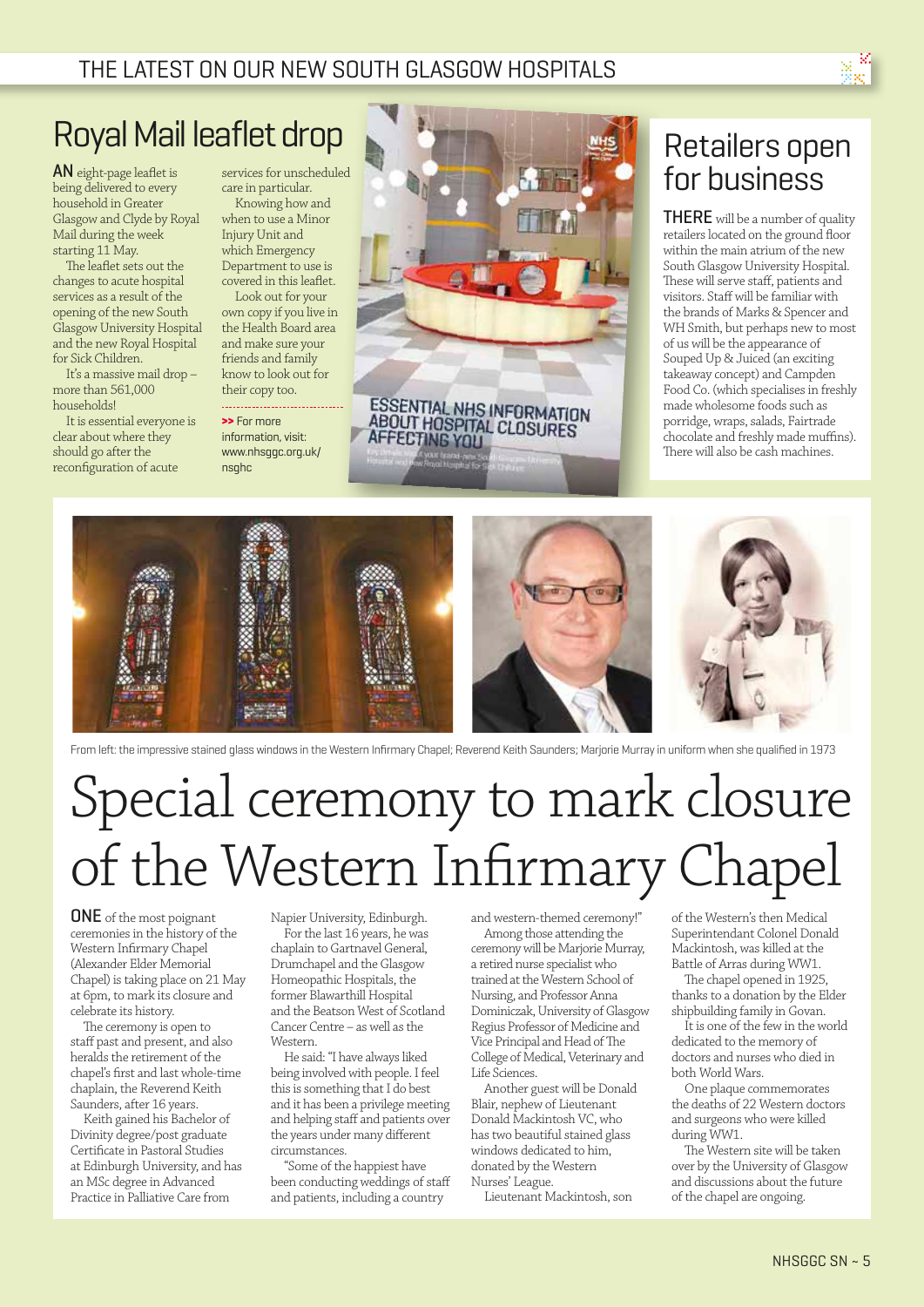

PUBLIC HEALTH

# Tackling inequalities

## Poverty Leadership Panel is working to make poverty a thing of the past in Glasgow

DR LINDA de Caestecker, our director of public health (pictured), is representing NHSGGC, one of 21 public, private and third sector organisations on the Poverty Leadership Panel (PLP), whose aim is to deliver an action plan and tackle attitudes to poverty in Glasgow.

Here, she tells *SN* why she is taking up the fight against poverty and how staff can play their part.

Linda said: "The fact that there are food banks in a modern Scotland is shocking and this campaign will promote the concept that poverty is an outrage

and can be tackled. If we want to improve health, we have to address the underlying causes of health inequalities and, in particular, poverty.

"Our frontline staff can play a role in this. We have to understand our patients' life circumstances in relation to poverty, homelessness, worklessness or

addictions.

"Everyone coming into the health service, regardless of their circumstances, deserves to be

treated with respect. We see wonderful examples of this attitude in our services and there is already a lot of good work going on.

"I am asking staff to build on this by being even more aware that

some patients and their families are experiencing money worries that are having a direct effect on their health and wellbeing. "Staff can direct people to financial inclusion services,

where they can get advice and refer on to organisations working with homelessness, debt problems and employability.

"Glasgow has always prided itself in supporting social justice – let's make the city a fairer place for all its citizens."

**>>** For more information about the range of benefits and money advice services available in our Board area, visit: www.nhsggc.org.uk/infodir

**>>** To find out more about the NHS Credit Union, visit: www.nhscreditunion.com 

**>>** The full version of this article can be read in the online edition, visit: www. nhsggc.org.uk/staffcommunications

## HISTORICAL ARTEFACTS **Hidden** history in your workplace?

HUGE efforts have been made to tag and collate the wonderful potential artefacts and historical items at sites which are closing as services move to the new South Glasgow hospitals.

More than 750 items have been found, from pictures, equipment, medals and sculptures to plaques; however, if you think anything has been missed, Frances MacDonald, information and publications manager with the public health resources unit (PHRU), and Michael Beesley, our information specialist (Outreach) want to hear from you.

It may be there are items in offices, corridors or wards that merit being saved for the future.



Frances, who is leading the historical artefacts' project, said: "If people think they have something of interest which helps tell the story of the health service in Glasgow then please get in touch."

Michael has been trawling the closing sites, labelling and making a digital record of potential artefacts, taking photographs of objects which can't be moved.

One of the more unusual finds is a picture of a puma, the emblem for the Victoria Infirmary. Michael explained: "The general consensus is that the puma was chosen as the emblem because pumas never attack humans without provocation; they also lick the wounds of other animals, promoting rapid healing."

Another interesting find has been a box containing what are now known as the "Beatson Medals".

He added: "I haven't been able to find out anything about the Beatson medals, other than they have been kept in a box labelled 'Spink and Son Ltd', who are a long-established London-based medals specialists.

If any members of staff have



any information about the origins of these medals, they should contact Frances or the PERL team.

Frances added: "While items won't be displayed, at this stage, the aim is to make sure we can capture everything of potential historical value and they will be put into temporary storage."

**>>** To complete an artefacts form, visit: www.staffnet.ggc.scot.nhs.uk/ Corporate%20Services/Public%20 Health/Public%20Health%20 Resource%20Unit/Documents/ Artefacts%20Project/nhsquc\_ph Artefact\_Discovery\_Form\_2015-04.pdf 

**>>** For more information, email: fran.macd@ggc.scot.nhs.uk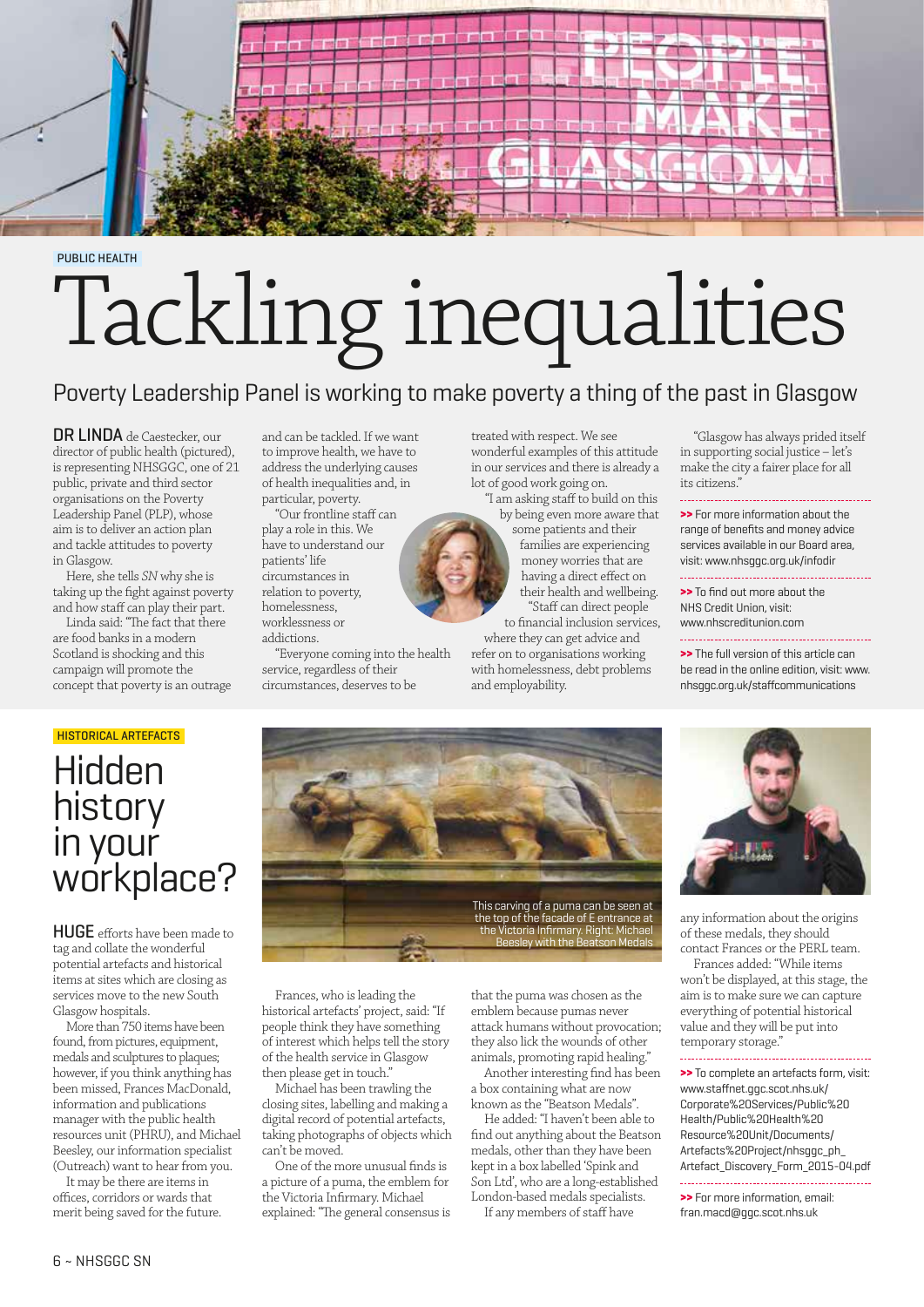# Improving our efficiency

Spotlight on how new technology and systems are benefiting both staff and patients

INTERNATIONAL Nurses Day is celebrated around the world on 12 May – the anniversary of Florence Nightingale's birth. The theme for 2015 is *A Force for Change: Care Effective, Cost Effective*.

There are many good examples throughout NHSGGC of nurses and midwives driving change to improve patient care and efficiency.

Here, we spotlight two examples – how our district nurses are using agile technology to work more effectively and the benefits being realised through the introduction of systems and processes to support the implementation of CAAS (Care Assurance and Accreditation System).

#### **District nurses agile technology**

District nurses across all Partnerships in GGC have been issued with iPads to assist with real-time access to patient information.

Nicola McDowell, a district nurse based at Plean Street, said: "The introduction of iPads has made a significant difference to staff and patients. We can now access information at the touch of a button.

"For example, previously we would have to go back to base to log on to the system for a patient's blood results. Now we can access this information remotely while sitting with the patient.

"We can work in real time with all patient information now available 'on the road'. We have access to their full patient record and if equipment needs ordered





Angela Stewart (left) and Alana Gallacher pictured alongside one of the information white boards that will feature in all wards

that can be done while we are with the patient.

"Most importantly, the time saved by not having to return to base so regularly means we have more time for our patients."

#### **Introduction of care assurance and link nurses**

A key benefit from the test phase of CAAS within acute has been the refocus and definition of the link nurse remit.

The link nurse/midwife will support the senior charge nurse/ midwife to empower their teams to implement and achieve assurance of care and ultimately accreditation of the CAAS standards.

The link nurse will promote team involvement and engagement and will be a subject-specific champion on their allocated CAAS standards such as tissue viability, child

protection or person-centred care. Alana Gallacher is one such link nurse. The senior charge nurse specialises in child protection within ITU at the Royal Hospital for Sick Children.

She said the improvements are vast: "I wanted to focus on child protection as I have a real interest in that area and have a PgC certificate in Child Protection at Masters level.

"With each nurse targeting a specific area, it means everyone on the ward knows who to ask if they need an update, be it child protection, tissue viability, etc.

"To be a link nurse takes a lot of commitment, with meetings to attend and training sessions, but

there is a marked difference on the ward, which is very rewarding."

Staff nurse Angela Stewart, who is based in Ward 45 at GRI, added:

"The introduction of CAAS is a great way of pulling together and embedding the many different quality improvement initiatives we have been following until now.

"It means that all wards across all hospitals are very much focused on the same standards of care which is excellent for the patient and makes it easier for staff.

"You can already see improvements in patient care and in the way staff have more confidence. Everyone is focused on one set of standards and with different members of staff allocated specific areas to specialise in, everyone knows who to turn to for particular information on a patient."

**>>** Further examples of nursing practices will be available on the

NHSGGC nursing portal, visit: www.nhsggc.org.uk/nurses

## ABLE Bursary Fund



#### **SANDYFORD**

The Alison Bigrigg Legacy Education (ABLE) Bursary Fund is now open for applications.

All NHSGGC staff can apply, including trainees and students on placement. The fund favours applicants who need financial support to develop their sexual health careers or career development.

Successful recipients are required to report progress and are encouraged to share their experiences by presenting at meetings, conferences and other events.

Applications are open until Friday 15 May.

For an application form, contact Charlene McKay, tel: 0141 211 8604 or email: **Charlene.McKay@ggc.scot.nhs.uk** 

For an informal chat about bursary funding contact Rosie Ilett, email: **Rosie.Ilett@ggc.scot.nhs.uk**